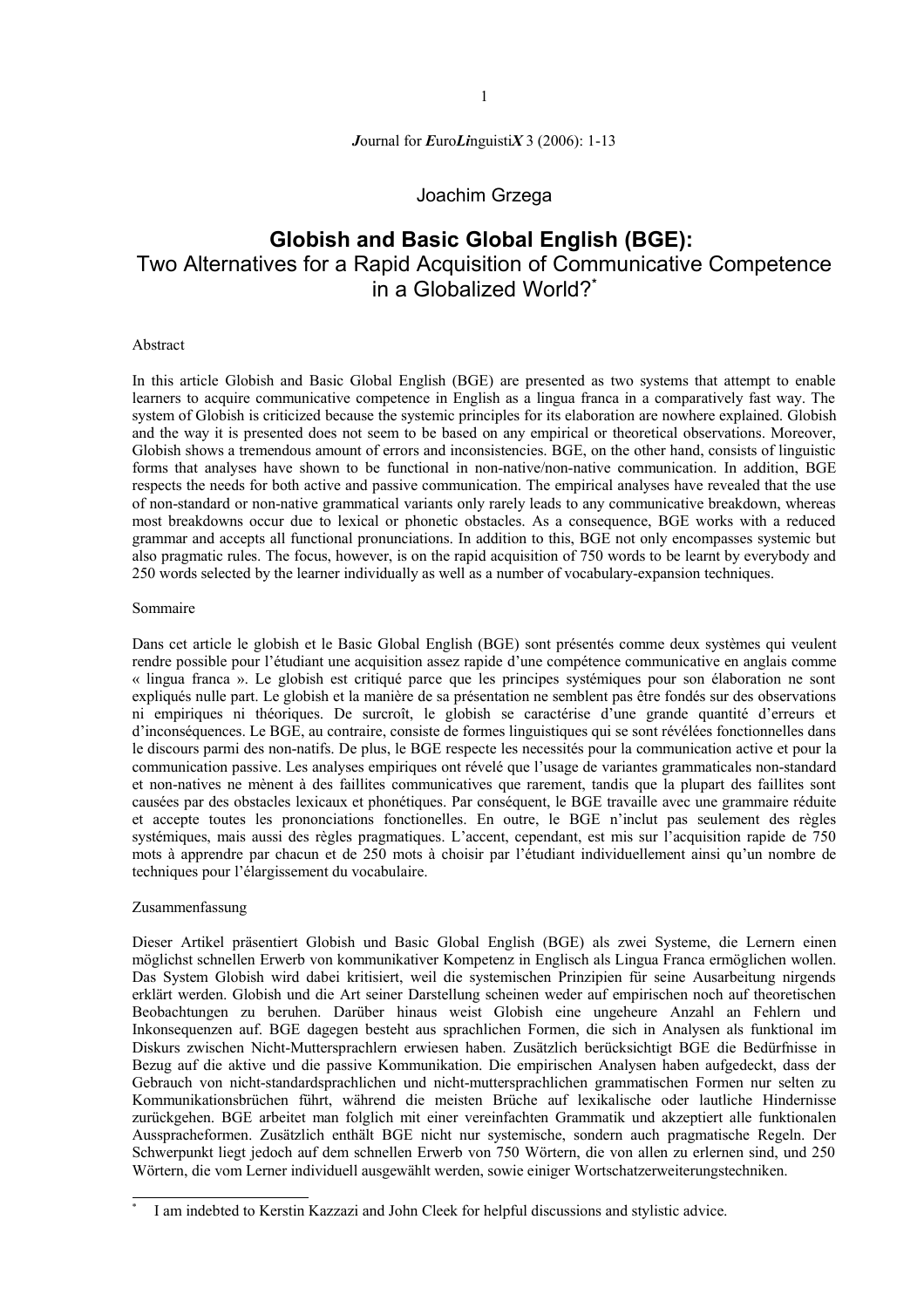# 1. Introductory Remarks: Two New Concepts for Beginners of English

The fact that English is the most dominant language used as a lingua franca in conversations between people with different mother tongues should influence the way English is taught. Most of the time, non-natives are faced with non-native English (in conversations with other non-natives) or non-standard English (e.g. when reading CNN headlines). Teachers need to realize that, very often, learners (especially beginners) do indeed not want to learn English to get to know American or British culture the way they learn Spanish in order to delve into a Hispanic culture or French in order to familiarize themselves with a Francophone nation. Many learners of English simply want to be able to communicate with "foreigners". They see English as a tool for exchanging information and ideas and for creating social bonds; the aesthetic function, if we want to adopt Jakobson's terminology, plays virtually no role then. Not everybody strives to get to know a native English-speaking culture. In this article I want to present two systems of teaching English that attempt to enable students to acquire communicative competence in a comparatively fast way: Globish and Basic Global English (BGE).

#### 2. Globish

In 2004 a new closed system of "reduced" English received attention, first in France and later also in other nations: Globish. This system was invented by Jean-Paul Nerrière, a former businessman, who was supported by two Canadian teachers of English for his second book (cf. Nerrière 2004 and Nerrière/Dufresne/Bourgon 2005). Since Nerrière's system seems to be receiving quite a bit of attention, it is definitely worth discussing further. In the following paragraphs my pagination always refers to the 2005 publication. To begin with, the ideas and elements of Globish according to Nerrière are:

- being able to communicate with merely 1,500 words
- using a pronunciation of intelligibility, not of perfection
- teaching simple, but standard grammatical structures
- making learners "ambilingual" by making them achieve a threshold level of English (p. 14)
- providing a tool for leading conversations as a business person or as a tourist in any country of the world (p. 13f.).

There are without a doubt some positive aspects in Nerrière's work. I support his idea of providing a great amount of reading and listening material on his homepage **for free**. Quite helpful passages in the book are his "Alternative globish" remarks where he introduces readers to easier structures and constructions (sometimes, however, the alternative suggestions are unnecessary, e.g. *I'm gonna* instead of *I'm going to*, or wrong, e.g. the statement that *a lot of* is always combined with the singular, or actually more complicated, e.g. *Am I permitted to park here?* instead of *Can I park here?*). I also welcome his general desire to provide a simplified English for communicating with both native and non-native speakers. But this is where the problems start.

It is certainly unfortunate for a book on English for international communication that the cultural information is only given for the US and the UK. A more serious point of criticism concerns methodology. Nowhere are the systemic principles for the elaboration of Globish visible. Obviously, it is not based on any empirical observations, neither on native-nonnative nor on nonnative-nonnative discourse. Furthermore, there are no recognizable (didactic) principles as far as the order and the presentation of the grammar and vocabulary items are concerned. However, what is certainly most alarming is the tremendous amount of errors and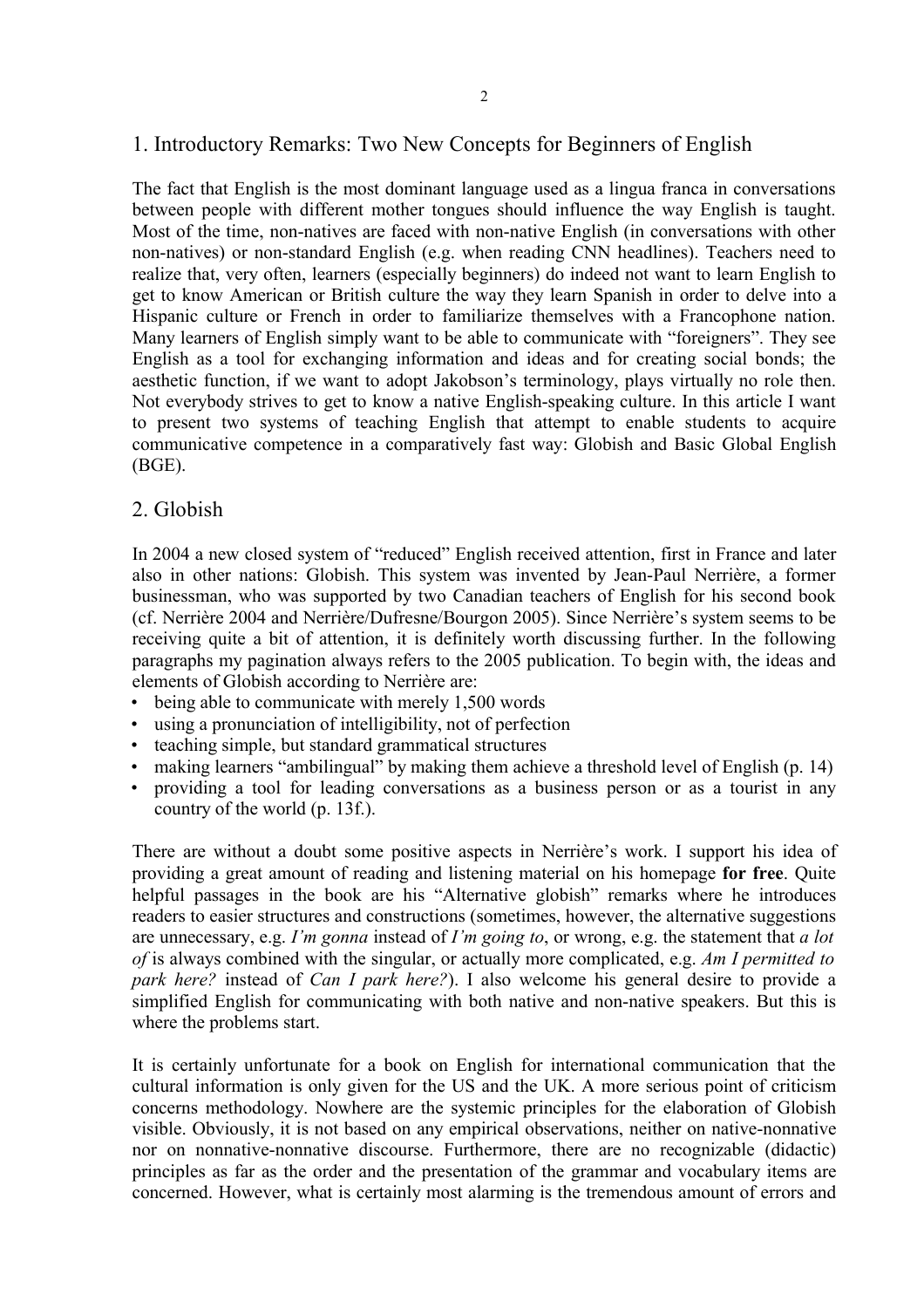mistakes that you find in the book—including the fact that the "wrong" treatment of some phenomena is not even consistent. Let me illustrate these points with a few examples from phonology, grammar, vocabulary, discourse and the didactic method.

# **2.1. Phonology**

- It remains unclear what exactly is so revolutionary about the pronunciation technique (p. 14).
- The stress and rhythm of English are described at length (p. 20-23), although this is not necessary for being understood in international settings.
- The explanation for *shwa* is incorrect, since his French examples of *s'il te plaît > s'te plaît* and *à cette heure > as'theure* make the reader think that it is a zero sound (p. 26).
- Why do Nerrière and his co-authors not use IPA, which is probably the most current transcription system in dictionaries world-wide? Why should learners be more comfortable with their system, where  $\langle \hat{a} \rangle$  represent the diphthong [ei] and  $\langle \hat{e} \rangle$  the monophthong [i:], where the lengthening circumflex marker is used to represent long [o:] in  $\langle \hat{O} \rangle$ , but short [o] in  $\langle \hat{u} \rangle$ , and where [3] is represented by  $\langle h \rangle$ , but [d3] by  $\langle di \rangle$  and not by  $\langle di \rangle$  as one might expect (p. 37).
- Some of the phonetic descriptions are unfortunate or wrong: the underlined sound in *best* does not equal the one in *super*, since final *-er* is quite frequently pronounced [E:r] in French. Also for this reason the explanation for *chair* doesn't help the French reader at all. The authors say that the vowel is pronounced like the one in French *pair* and state, without establishing a connection with the entry word, that there's a difference between *père* and *paire* (p. 37)*—*as a matter of fact, *pair*, *paire* and *père* are pronounced homophonously in the standard French of France.

Moreover, the pronunciation of a number of words is given incorrectly (even in the authors' system):

- sometimes [é] (Globish [ê]) instead of [e] (Globish [è]), e.g. *nowhere*, *terror*, *terrible*
- occasionally [e] (Globish [è]) instead of [ə] (Globish [∂]), e.g. *succeed*
- occasionally [o:] (Globish [ô]) instead of [p] (Globish [ò]), e.g. *orange*, *horrible* (this is a feature of English in Canada, where the two co-authors come from, but this should be done consistently then)
- occasionally [a:] (Globish [â]) instead of [v:] or [o:] (Globish [ô]), e.g. *law* (whereas *withdraw* is transcribed with  $[v \sim 5]$ , Globish  $[\delta]$ )
- [toʊˈwerd] (Globish [tö**wèrd**]) instead of [tʊˈwɔːrd] (Globish [tû**word**])
- ['fɔðər] (Globish [**fò**dh∂r]) instead of ['fɑ:ðər] (Globish [**fâ**dh∂r])

# **2.2. Grammar**

Nerrière and his co-authors promote simple but correct grammar. However, many descriptions of structures with respect to standard (native) English are wrong.

- It is wrong to state that all elements of a phrase that are not the head are optional (p. 44).
- On p. 51 they use the sentence *I have served twenty years in the Navy* for Fr. *Je suis dans la marine depuis vingt ans*. In fact, the correct English sentence should have been *I have been serving in the Navy for twenty years*. A few lines later *I had waited fifteen minutes when the bus arrived* should be corrected into *I had been waiting for fifteen minutes when the bus arrived*. Throughout the entire book the authors themselves don't master the difference between present perfect simple and present perfect progressive, nor the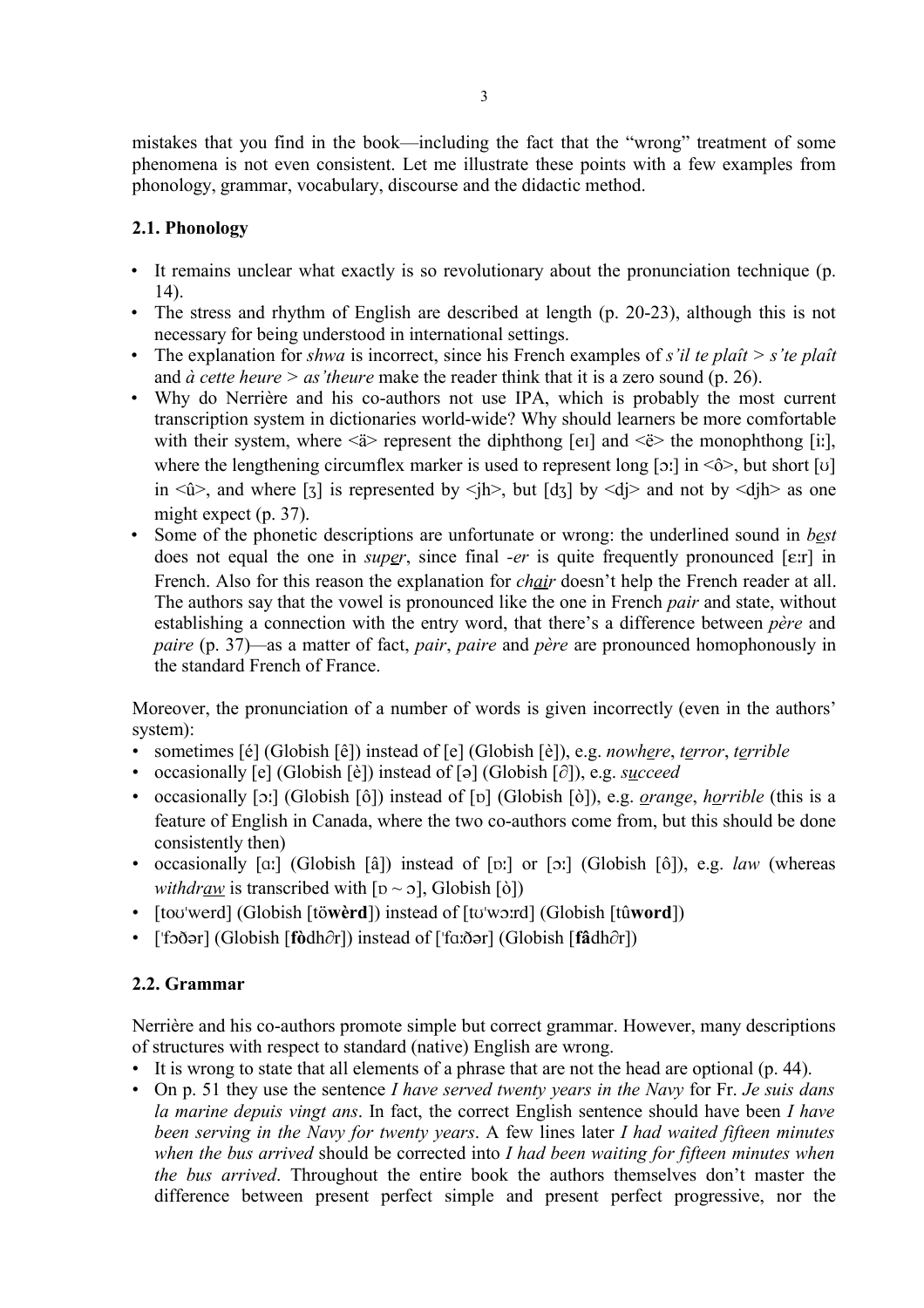difference between present simple and present perfect simple nor the difference between past perfect simple and past perfect progressive (53f., 130ff., 166ff.).

- As to possessive constructions, dealt with in Lesson 14, the authors describe the *of*construction with animate possessors as wrong (p. 174); its lower frequency with animate possessors doesn't make it incorrect.
- It is correctly said that present tense can be used for future reference as a timetable future, but I assume that women in particular would disagree when the authors use *I get married to Harry next month* as an example (p. 182).
- The relative pronouns are translated as "*who* 'qui', *whose* 'de qui, à qui'" (p. 198) instead of *"who* 'qui, à qui', *whose* 'de qui'". Moreover, it is also wrong to say that *who* and *which* can **always** be replaced by *that*, thus ignoring the distinction between restrictive and nonrestrictive relative clauses (p. 199).
- The phrases *a lot of, a large number of, a large amount of* etc. are certainly not always followed by a singular form (p. 216, 218).
- *must* is said to be present tense as well as past tense and future tense (and thus *he must be in Paris* is wrongly paraphrased as 'he's got to be in Paris' and as 'I think he will probably be in Paris' and as 'I think he was probably in Paris') (p. 232f.).
- It is said that disyllabic adjectives form the comparative in *-er* (p. 241); as a matter of fact, it is only those disyllabic adjectives that end in *-y*; others form their comparative analytically.

# **2.3. Words and Phrases**

As already stated, the suggested vocabulary of Globish is not based on any explicit principles. Moreover, the forms are not even attached to any meanings in the book. On his website, Nerrière offers a French-Globish list, which is, however, hardly helpful. For example, what is a French reader to do with the statement that the equivalent for Fr. *information* is *information* or *intelligence*. Can he say *I have a new intelligence for you* then? Would this be understood...? On top of this, the next line tells the reader that for the plural, *informations*, he should use the form *news* .... Besides, in the book, the reader will find phrases that, for a learner of Globish, seem unnecessary, too idiomatic, too rare or, in fact, wrong. For instance, the phrase *the upteeth time* (p. 191) must be corrected to *the umpteenth time*.

On p. 80 it is said that a Globish speaker should always say "Yes, I am", "No, I can't" etc. (p. 80) instead of a simple "Yes" or "No". But why a Globish speaker in particular should use these extended forms is nowhere made clear. There might indeed be arguments for the preference of such forms, but the authors should say what these arguments are.

As far as word-formation is concerned, the authors present a generally good table of wordformation patterns on p. 75, but one of the most productive types, conversion, is missing.

# **2.4. Didactic Aspects**

Nerrière and his co-authors present Globish as a manual or textbook for self-instruction. However, the method that the authors have chosen leaves a lot to be desired. While there is some didactic progression as far as grammar is concerned, the presentation of the vocabulary is, again, totally unstructured. It seems that the order of the words introduced is purely random: there is no structuring according to lexical fields, notional fields, antonyms, wordclasses, actual contexts—nothing that would be based on psycholinguistic knowledge. This is also reflected in the following points:

• Prepositions are—totally illogically—called *postpositions*.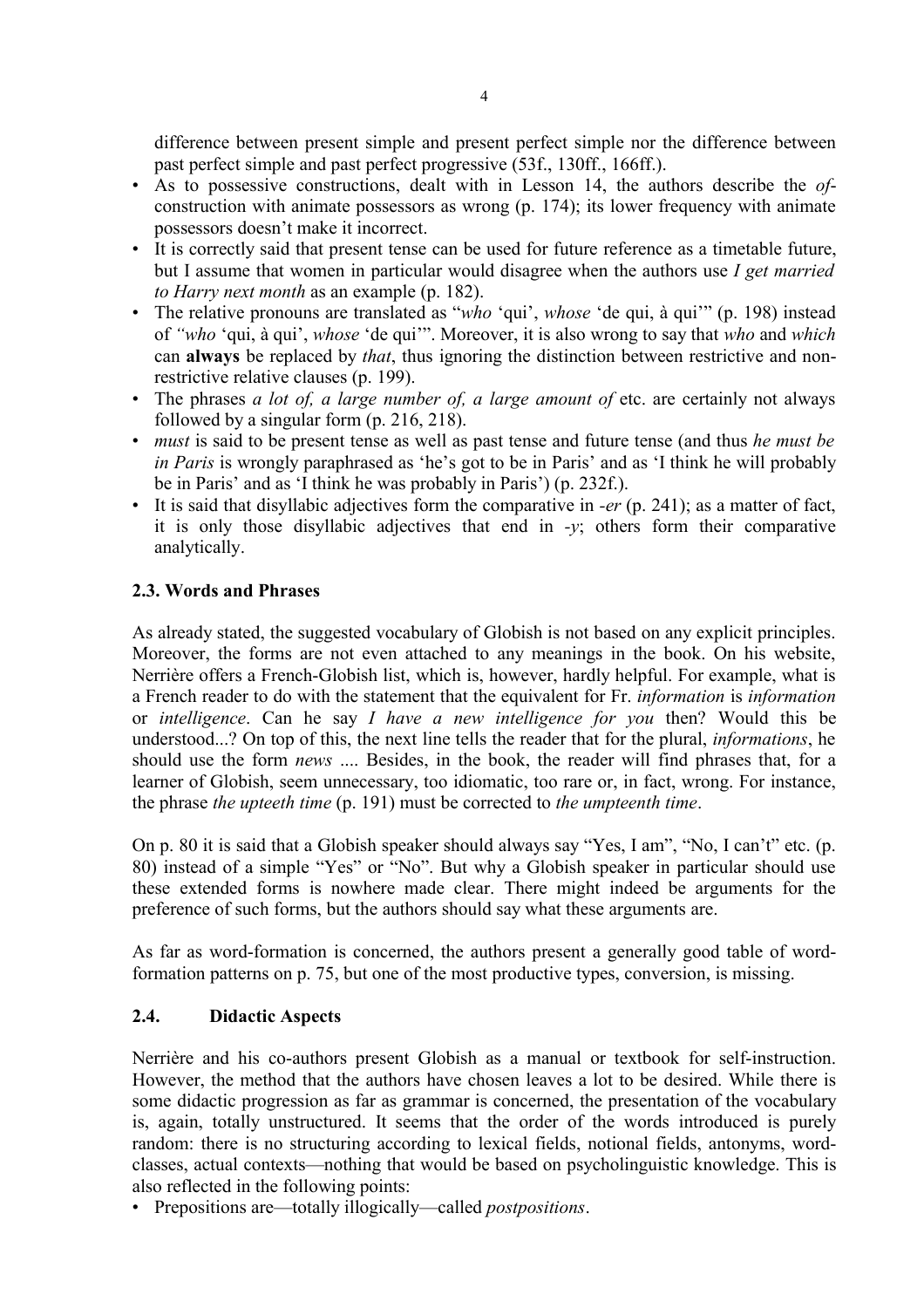- The specific verb-marker for the 3rd sg. pres. is not mentioned at all in the grammar chapter and not before the third lesson of the main part (p. 97).
- Various negation and interrogative structures (auxiliaries aside from *do* periphrase) are introduced without further explanation on their distributions.
- Some of the translations are misleading. It is incorrect to translate *I can* as 'je peux' and *I may* as 'je puis ' (p. 60); Fr. *je peux* and *je puis* are not differentiated in meaning, but only in style. Similar example: *I will [do]* does not express nor reflect the present-day formal equivalent of Fr. *je veux [faire]* but of *je vais [faire]* (p.60).
- What should learners make of the many senseless, or incomplete, sentences like *Did you build?* (p. 124), *He's been pulling.* (with the punctuation mark that indicates the completion of a full sentence, sic!), *She's been putting.* (dito), and *They've been announcing.* (dito) (all p. 139).
- Nerrière encourages the reader to look up the meanings of his 1,500 in a dictionary. It is certainly a good general principle to encourage the learner to pursue different activities. But how should the learner know how many of the dictionary meanings of a word should be learned? The learner will then probably favor Nerrière's alternative of checking the meanings in his on-line Globish dictionary but will only find a French-Globish list there, and I've already pointed out this list's problems.

Apart from all these examples, there are also several other irritating passages. In general, it is rather doubtful that Globish in its current form and in the way it is presented reprents a form of functional and easy-to-learn English. Of course, it is always frustrating to get such a load of harsh criticism. I would therefore advise the authors to thoroughly revise their book. Then, Globish might still turn out to be a useful way of learning the global lingua franca.

# 3. Basic Global English (BGE)

Comparing BGE to other suggestions for "reduced English" such as BASIC English (e.g. Ogden 1934, Templer 2005), Nuclear English (Stein 1979, Quirk 1981), Threshold Level English (van Ek and Alexander 1980), and Globish (Nerrière, Dufresne and Bourgon 2005)., I don't claim that it is *per se* a better solution for facilitated communication. BGE certainly still needs comprehensive testing, but it needs to be stressed that its creation is based on principles that sometimes very consciously differ from the principles of the other suggestions of "reduced" English already mentioned (cf. also Grzega 2005c, 67f.), principles that, in my view, better preserve and allow for a more "natural" English.

Analyses of non-native/non-native communication have shown that very seldom does the use of non-standard or non-native grammatical variants lead to any communicative breakdown, whereas most obvious breakdowns occur due to lexical or phonetic obstacles; the studies on pragmatic misinterpretations have not provided any clear results (cf. James 1998, Jenkins 2003 and Seidlhofer 2004 for a state of the art). As a consequence, the major aspect of BGE is the teaching of the necessary pronunciation of phonemes as well as the elaboration of a vocabulary and vocabulary-extension tools. Moreover, learners should be familiarized with a few general pragmatic skills for international communication. A full description of BGE is freely available in the Internet: in Grzega (2005c) as well as on the BGE website http://people.freenet.de/grzega/BGE.htm). BGE should be presented in the mother tongue of the learner (i.e. the mother tongue as a metalanguage). The BGE website offers the "raw material" version and a BGE version for German-speaking learners. A BGE version for Spanish-speaking learners is currently produced by two of my students and will be added to the website when completed.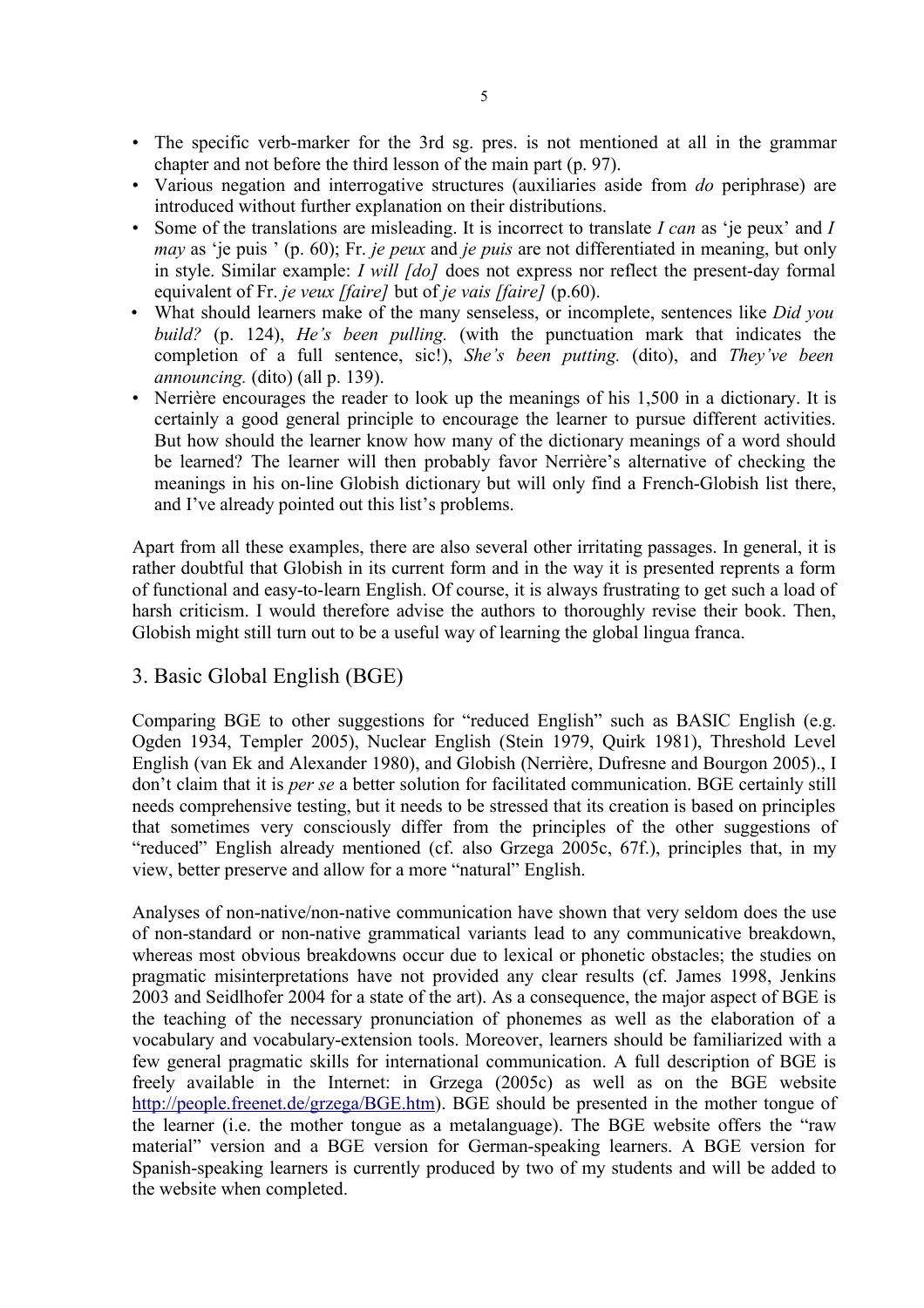#### **3.1. Grammar**

BGE accepts the fact that empirical studies (cf., e.g., Seidlhofer 2004) have illustrated that violations against native standard English grammar rarely impede communicative success. This allows us to accept forms that are not standard native English, but can, most frequently, be found in English non-standard varieties or standard varieties from the Outer Circle (in Kachru's terminology) as well. Non-standard or non-native forms to be included in BGE are primarily levelled-out irregularities (e.g. irregular verbs). This contributes to the acceleration of the learning process. Experience with Esperanto classes in elementary school have shown that learners master a language more rapidly and easily (and also other languages that they will study in the future) if their first foreign language is regular (cf., e.g., Frank and Lobin 1998). However, the absolutely strict regularity of Esperanto can, of course, not be offered in BGE, as it does not exclude native variants. But the regular forms are especially highlighted. Nevertheless, the learners are encouraged to remember particularly frequent exceptions to a "regular grammatical pattern". In general, BGE should only offer the most basic and most frequent grammatical patterns in English.

Here are three grammatical BGE rules as examples (N.B.: The grammatical terms are explained at the beginning of the grammar chapter; plus, the eventual metalanguage of BGE should be the mother tongue of the learner):

- (2) With nouns we distinguish between (a) forms referring to one item (= singular) and (b) forms referring to more than one item  $(=$  plural). With  $(a)$  you use the basic form, with (b) you normally write an *s* or, if the word already ends in an *s*-like sound (i.e. [s, z,  $\int$ , J], *es* attached to the basic form. This *(e)s* is pronounced [çz] after an *s-*like sound (*glasses*)*,* [z] after any other voiced sound (*boys, girls*), [s] after any other voiceless sound (*cats*). Important irregularities are: *man* [mæn] *> men* [men], *woman* ['woman] *> women* ['wimin], *child* [t[aild] *> children* ['t[ildrən], *foot* [fot] *> feet* [fi:t], *tooth* [tu: $\theta$ ]  $>$  *teeth* [ti: $\theta$ ].
- (7) To describe something that is only valid and in progress at a certain moment ("frame action"), a construction called *progressive* is used: "form of *be* (depending on whether *I/you/we/they/he/she/it* or a noun precedes it) + basic form of the verb + *ing* attached to the verb", e.g. *I am singing, Paul is painting*. However, if the normal verb form is used instead of the *ing*-construction, there will be no danger of miscommunication, if forms like *now* [nav] or *at the moment* [æt ðə 'movmant] are used.
- (10) To describe something in the future, the present tense can be used as long as the future reference is made clear otherwise (e.g. adverbs). Native speakers of English use several different constructions, which express different notions. The two most frequent ones are "*will* [wçl] + basic verb form" or "*am/are/is going to* + basic verb form". Present tense is used by native Americans and Brits only in connection with time-tables. However, if present tense is generally used, successful communication will hardly be endangered.

Critics may say that grammar must be normative and must not allow variation, but we have to keep in mind that every standard also has (quasi-)synonymy with grammatical constructions. Possessive constructions in standard native English, for instance, can be expressed by the *s*construction (Saxon genitive) or by the *of-*construction (*my best friend's wedding = the wedding of my best friend*). Even if the stylistic and the pragmatic, or connotative, value may potentially differ, the denotation is still the same. I do admit that, in particular, deviations from standard morphology are most easily spotted. However, non-native speakers seem to consider these deviations as "more serious errors" than native speakers. In a study carried out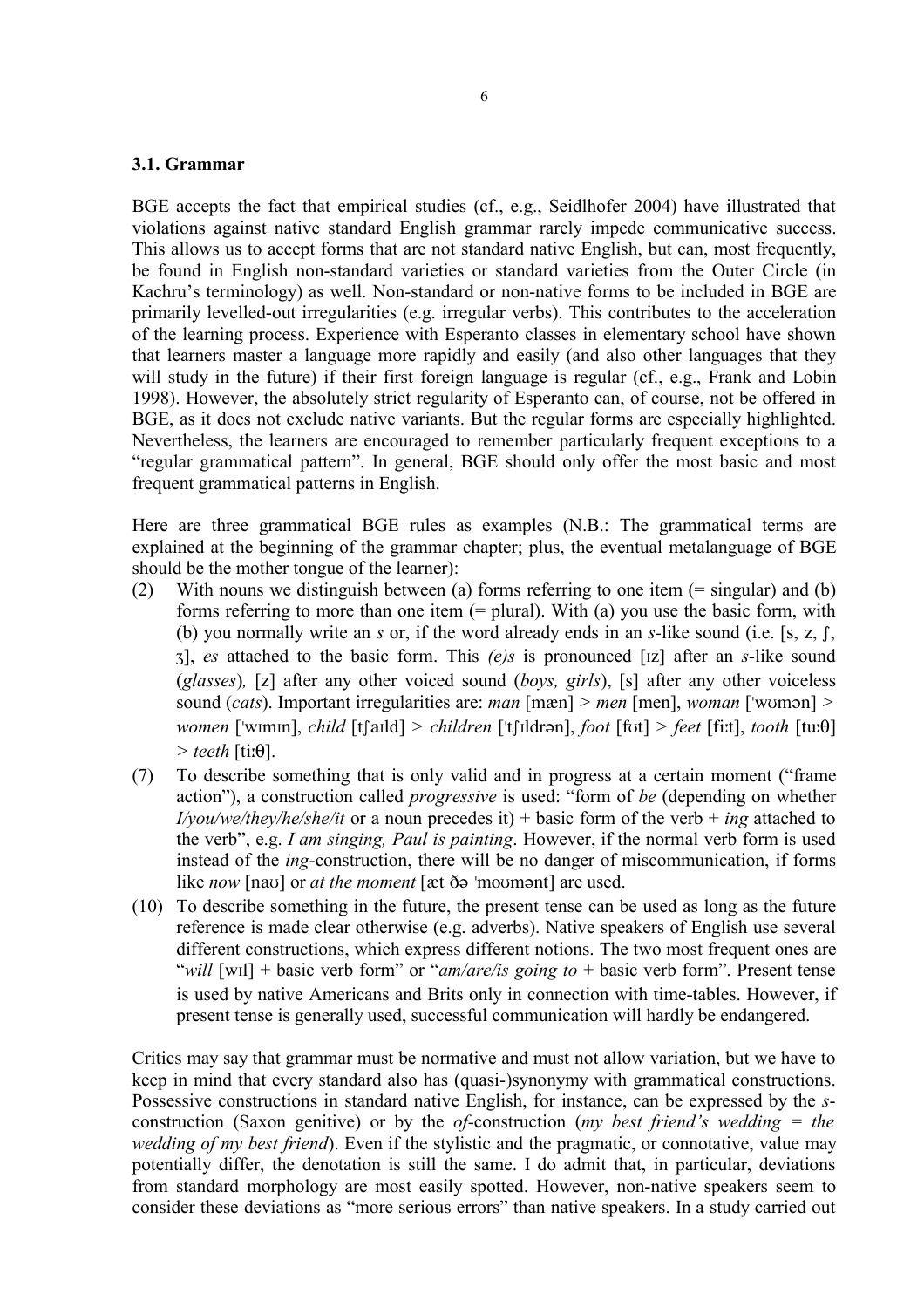by Hecht and Green (1983, especially 66-70) British teachers marked mistakes such as *she want* for StE *she wants* and *we go* for *we'll go* (or another future tense) more mildly than German teachers of English as a foreign language. Also of note, Jenkins (2006, 43f.) reports that the non-standard features in *There's five cars in my picture* and *I've got less cars* often go unnoticed in spoken native English; moreover, constructions like *four furnitures* for BrE and AmE *four pieces of furniture* have become standard in what is called Englishes of the Outer Circle and the Expanding Circle. This clearly speaks in favor of a larger range of accepted grammatical structures.

#### **3.2. Sounds and Sound-Letter-Equivalents**

Jennifer Jenkins (e.g. 2003) was the first to emphasize the necessity of defining empirically deduced "lingua franca core" features, in other words: forms that are essential even in nonnative/non-native discourse. As to sounds, which she concentrated on, these include the following elements:

- the correct consonant sounds except for  $\theta$ ,  $\delta$  and dark 'l' [ł], which might be substituted
- the correct vowel quantity (but not necessarily the quality except for  $\langle a x \rangle$ )
- aspiration after initial  $/p/$ ,  $/t/$ , and  $/k/$
- correct word initial and medial consonant clusters
- nuclear (tonic) stress
- rhoticity (like AmE rather than BrE)
- /t/ should always stay /t/ (like BrE rather than  $A$ mE)
- allophonic variation is permissible as long as there is no overlap to another phoneme (e.g. Spanish  $[\beta]$  for  $[v]$  is often perceived as  $[b]$  by other non-native speakers; non-aspirated [p, t, k] in word-initial position instead of  $[p^h, t^h, k^h]$  is often perceived as [b, d, g])
- simplification of consonant clusters is permissible only in mid- and final position, but only according to native English rules of syllable structure (e.g. for *factsheet* [-k[-] is permissible, but not  $[-t]$ - $\sigma$  [-kt-].

The BGE sound chapter is based on these findings and describes the production of sounds in everyday terms. The difficulty of articulating specific sounds will depend on a learner's mother tongue. A useful way to teach foreign languages is to search for internationalisms or Anglicisms in the source language and contrast their pronunciation with English pronunciation. For some sounds, there are better phonetic surrogates and worse phonetic surrogates. For instance, if  $[\theta]$  cannot be pronounced correctly (e.g. by German and French learners), it's better to use [t] than to use [s]. These should be pointed out to the learners as well. Finally, the usual spelling for a sound or a sound combination needs explaining. Here are two examples (again, the mother tongue of the learner is supposed to be the metalanguage; the wording here is from the BGE "raw material"):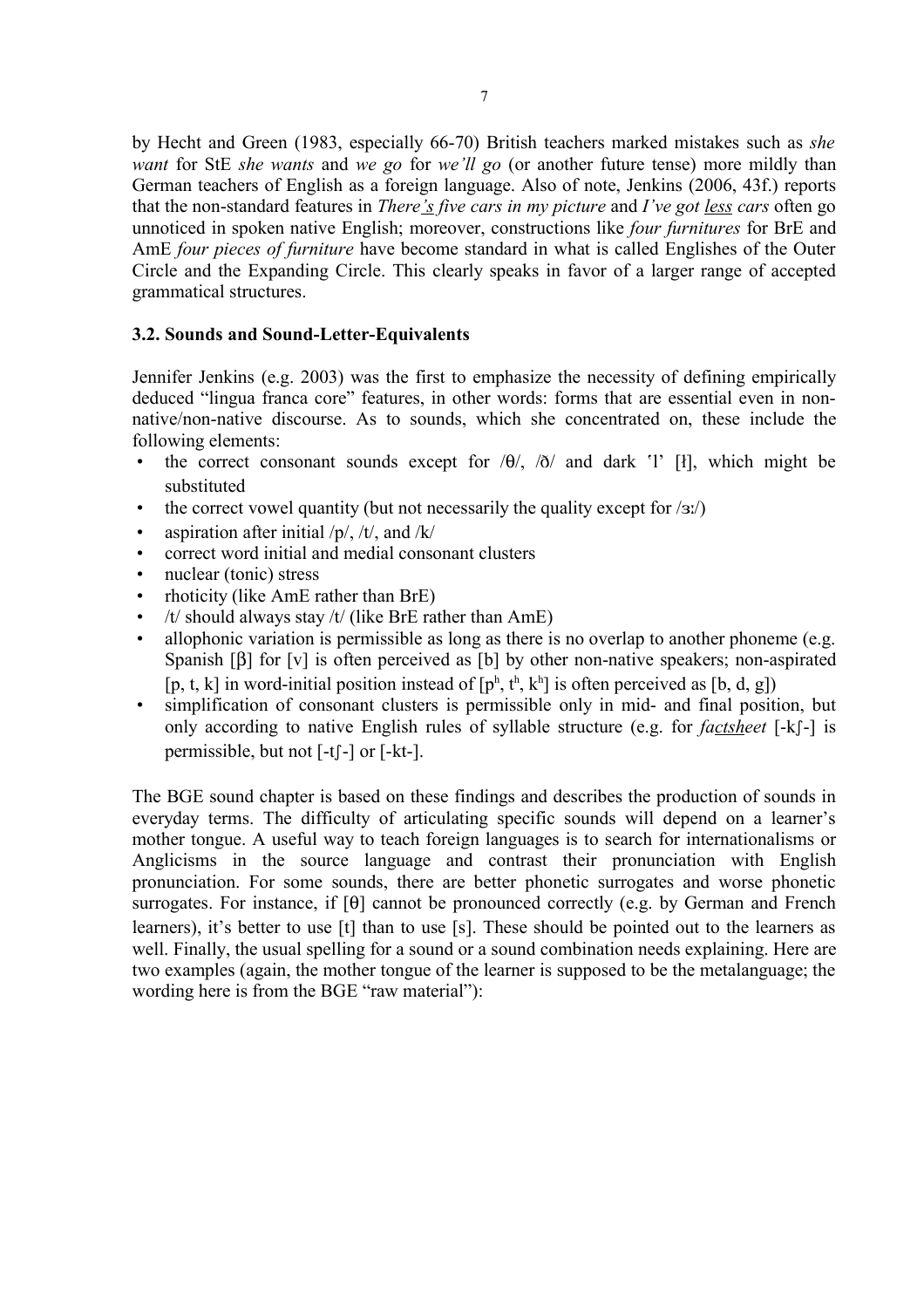| [p] | $\overline{p}$ | Like [b], but without vibration of $ $ [p] is always written p or pp;<br>vocal chords $(=$ voiceless). At<br>the beginning of a word the<br>sound has audible aspiration:<br>$[p^h]$ . This sound must not be<br>mixed up with $[f]$ or $[b]$ . | each $pp$ is pronounced [b], but<br>some $p$ 's are silent |
|-----|----------------|-------------------------------------------------------------------------------------------------------------------------------------------------------------------------------------------------------------------------------------------------|------------------------------------------------------------|
| [d] | daddy          | Put the tip of the tongue behind<br>the upper incisors; the vocal<br>chords must vibrate. This sound<br>must not be mixed up with $\lceil \delta \rceil$ .                                                                                      | [d] equals $d$ or $dd$ and vice versa                      |

#### **3.3. Vocabulary and Vocabulary-Extension Techniques**

Vocabulary is the most vital point in communication. On the one hand, each learner should be aware that he already knows a lot of international words that are of English descent or of different descent but that are also known in English. These words are international because they denote international things or because they occur in names of internationally known things or because we know them from international media. It might be useful in languages that share a lot of internationalisms with English to compare the formation of internationalisms in both languages. This will enable the learner to coin other words not included in this list as well. On the other hand, there are three major problematic lexical areas: (a) lexical gaps, (b) "serious" false friends", (c) metaphorical expressions (that cannot be interpreted word-forword or are not very obvious). Because of the first aspect BGE focusses on the development of a basic vocabulary with word-formation and paraphrasing techniques and an individual word-stock at the same time.

I have already described the guiding principles for selecting the words for my BGE vocabulary in my fundamental BGE article (Grzega 2005c, 80f.): Since BGE aims at enabling the rapid acquisition of active as well as passive communication skills for present-day communication, I could not pursue a purely notion-based approach. The latter aspect required that word frequencies be taken into account. Bauman and Culligan's General Service List turned out to be the most recent one (1995). For a start, I gathered all types that showed more than 500 tokens in their corpus. This yielded 208 words (including pronouns, conjunctions and prepositions). I then took out the grammatical words and put them into the grammar chapter where they could be presented together with bound grammatical morphemes. The remaining stock was then supplemented by words that seemed necessary for active conversation. For this, I checked "basic vocabulary" books for learners of English of different mother tongues as well as the basic word list of the DCE and extracted those words that were devoid of clear associations with a specific nation. Then I had my students discuss this list in class and on the *EuroLinguistiX* discussion forum. Finally, I reduced the list to 750 words. For the BGE material the words are now categorized into various fields and subfields. Thus the definition of the BGE vocabulary was based on both a language-based and a notion-based approach. In the various bilingual BGE versions (i.e. BGE version for German-speaking learners, BGE version for French-speaking learners, etc.), a lexical entry contains four columns: the word, the pronunciation, notes on grammatical particularities and the meaning. The "meaning column" should not contain all senses of a word; it should only contain the ones relevant for BGE, in other words: the respective word-field, followed by the word's senses that are included in other BGE word-fields. Thus, *court* is only glossed with 'courthouse', but not with 'royal home', *list* is only given as 'writing a record of short pieces of information', but not as 'leaning', *juice* is only the designation for 'drink out of fruits', but not for 'electric power' and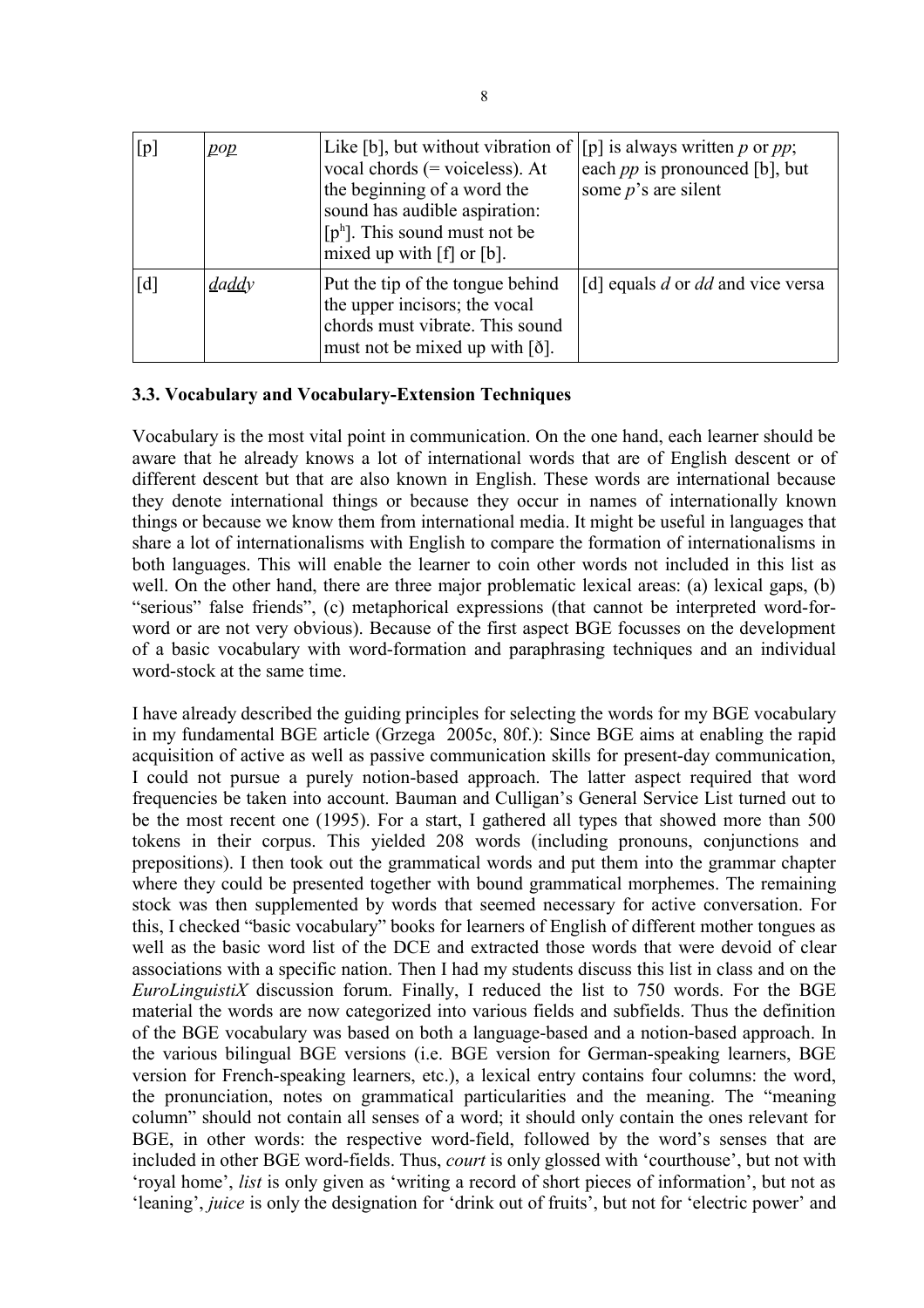so on. In brief, the BGE vocabulary contains designations, not words.

Additionally, BGE teaches learners tricks to enrich their word-stock, merely with the words from the basic vocabulary. Here are two examples of BGE word-formation methods:

- by using a word in a different word-class—this method, as illustrated several times in the Basic Vocabulary, is very popular and frequent in English and is termed "conversion"; e.g. the words *offer, interest* and *list* from the Basic Vocabulary or *e-mail*, which can also be used as a verb, or *mix*, which can also be used as a noun
- by adding prefixes and suffixes, e.g. *er* attached to a verb expresses the Agent of an Action (the Agent can be a human being or a thing), e.g. *dancer, mixer, player, interpreter, driver, baker* (if a verb ends in *e*, only *r* is attached)

Finally, the vocabulary section includes advice for paraphrasing in order to fill lexical gaps, e.g. "In paraphrases and explanations the sequence "superordinate term – particular feature" may be helpful, e.g. *a cat is an animal that eats mice; a piano is an instrument with white and black keys; a piano is the instrument that Duke Ellington and Arthur Rubenstein played*." Moreover, learners must be shown how they can use hedges like *kind of* or *somehow*. We have already said that metaphorical expressions often turn out to be problematic. This not only refers to syntagmas, but also to single words. Learners must know that they learn equivalents for designations, i.e. concrete form-object relations; they don't learn equivalents for words (with the entire semantic range of their mother tongue). Metaphors should only be used if they are objectively obvious and if they are marked (*this is like...*). Furthermore, learners need to be aware that different nations or social groups categorize the world in different ways. If, for example, the word *family* comes up in a conversation, it should not come as a surprise if Americans think of 'parents + children', Europeans of 'parents + children (+ grandparents)' and Orientals of 'everyone that is related to him/her, even if only remotely'.

BGE also requires that each learner create an individual stock of 250 words for talking about himself or things he, or she, is interested in. This may include the job (or school), hobbies, family history, environment of one's home, and customs of one's own culture. This idea grants learners quite a large degree of autonomy. The teacher should recommend a good (bilingual) dictionary to the learners (a collection of links to on-line dictionaries is provided at http://www.onomasiology.de under "Helpful Internet Sources"). Learners should divide every page of their vocabulary books into 5 columns—Column 1: the English word, Column 2: pronunciation and grammatical particularities (if necessary), Column 3: a paraphrase consisting of the words of the Basic Vocabulary in Section 2 (if necessary), Column 4: a learning aid (if necessary), Column 5: equivalent in the learner's mother tongue.

# **3.4. Politeness Strategies and Further Conversational Strategies**

In actual communication, speakers will quickly note that not only will knowledge of linguistic forms alone not guarantee a successful conversation, it is also vital to know *when* to use which form; in other words, it is also vital to know about politeness strategies. None of the other "reduced" Englishes really addresses this problem. Unfortunately, politeness strategies differ considerably from civilization to civilization. "Over-politeness" can be as irritating for the hearer as "under-politeness". Therefore, BGE aims for a compromise. Here are two rules from the BGE conversational strategies:

(3) A positive atmosphere is created if positive words are used. This holds even true for complaints. If you want to stay polite, then it is advisable that you use the positive element of antonymic word-pairs. Instead of *good—bad* [god bæd] it is better to use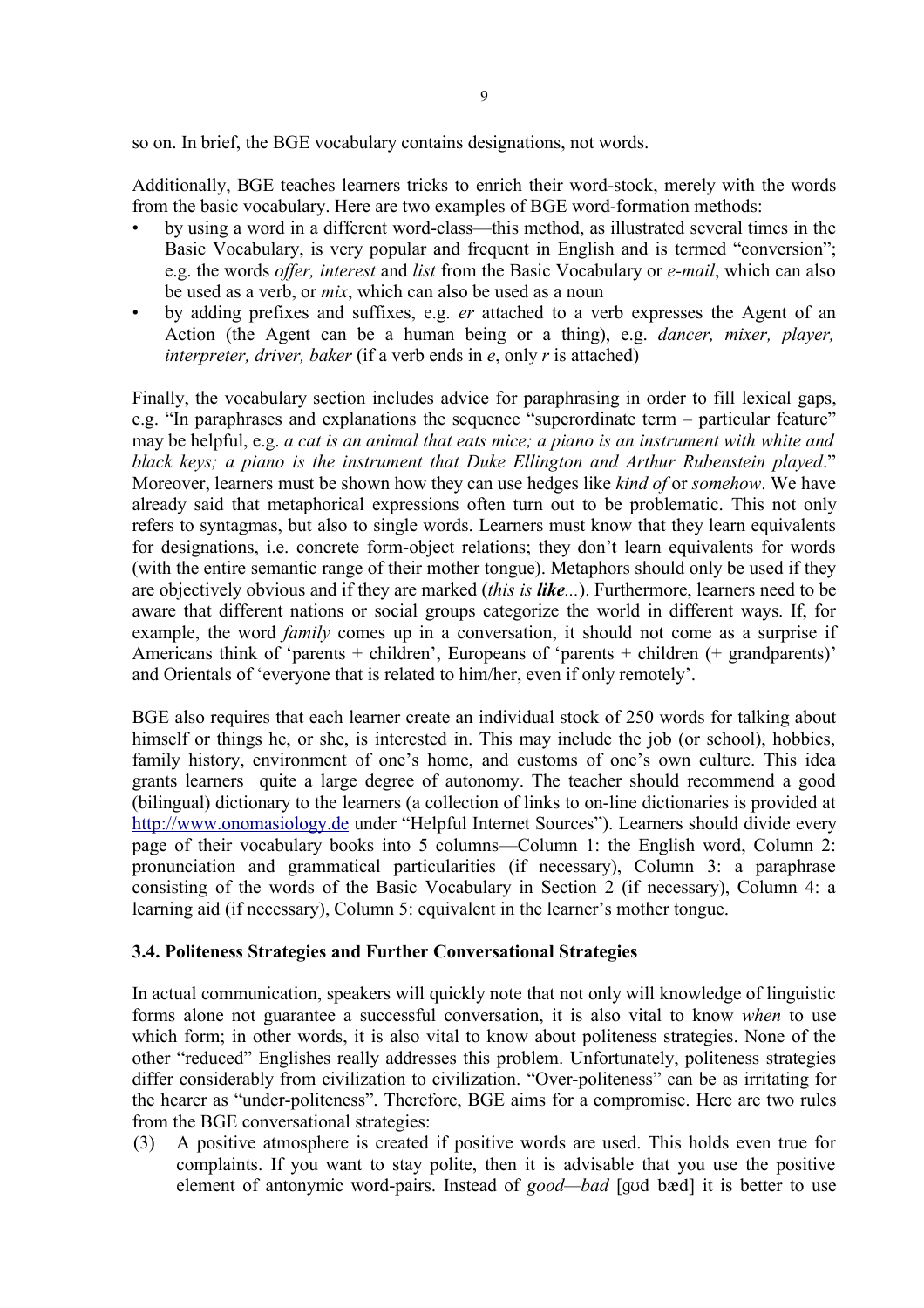*good—not good* or (still more polite) *good—not so good* ['npt sou gud].

(7) With the words *Sorry* or *I am sorry* [at  $\theta$  >m 'spri] you apologize for a small and big "offense" you've committed. It is already a small offense if you come too close to somebody. You respond to the phrase *(I am) sorry* with the words *That is* [or *That's*] *OK* [dets ov||kel] or *No problem* [ $'no$ ] [problom].

In addition to these rules, learners should also be familiarized with some general rules for intercultural communication (cf. Grzega 2005a, 35f.):

- 1. The only generalization one can make: "Don't generalize."
- 2. Language not only serves for transporting information, but also for creating interpersonal bonds.
- 3. Formulate questions in such a way that the addressee cannot answer with "yes" or "no", but that the addressee has to make explicit statements or explicitly choose an option.
- 4. Listen and watch others and yourself attentively and consciously. There might be hidden misunderstandings.
- 5. Respect other cultures' values as equally valuable and in the entire context of the other culture.
- 6. Use standard speech or general colloquial speech. Speak slowly and distinctly. Your sentences shouldn't be too complex. You may support your utterance with body language.
- 7. Don't make unexplained utterances that require "insider" knowledge.
- 8. Be aware that linguistic politeness rules may be different from situation to situation.
- 9. If you feel that there is a misunderstanding, you should verbalize this in a circumspect manner.
- 10. Feel friendly toward the other. Smile!

# **3.5. Pedagogical and Cognitive Aspects**

Since Selinker (1972) formulated the concept of "interlanguage", errors and mistakes have increasingly been seen as a valuable phenomenon rather than something that immediately has to be eliminated by the teacher. But even today, there exists a certain myth that errors/mistakes might never be levelled out again once the learner has grown too much accustomed to them or has learned too many non-native forms. Applied to the case of BGE, this may lead to the critique that learners will not be able to replace the non-standard and nonnative forms of English they were allowed in BGE if they want to acquire a native-like level at a later period in their lives. However, this concern runs counter most experiences that teachers have with university students and learners who spend a long time abroad at an already very advanced level. If learners have acquired sufficient metalinguistic knowledge, this knowledge will enable them to note differences between their own forms and forms of the target country. A possible solution is that teachers supplement learners' non-standard forms with the native standard variants when they correct speech/text productions of their students. This does not mean marking the non-standard forms as wrong, as long as they are part of BGE, i.e. as long as they lead to communicative success.

It is a pedagogic myth that the younger the foreign language learner the better s/he will learn a foreign language. Several studies have shown that this only holds true when the learner is constantly and naturally exposed to the foreign language (e.g. when learning the language in the foreign country itself); for the average classroom situation it seems that "older" is "better" (cf., e.g., Cohen and Dörnyei 2002, 171, or Fröhlich-Ward 2003). Furthermore, although it has been shown that advanced age can have negative effects predominantly on learning the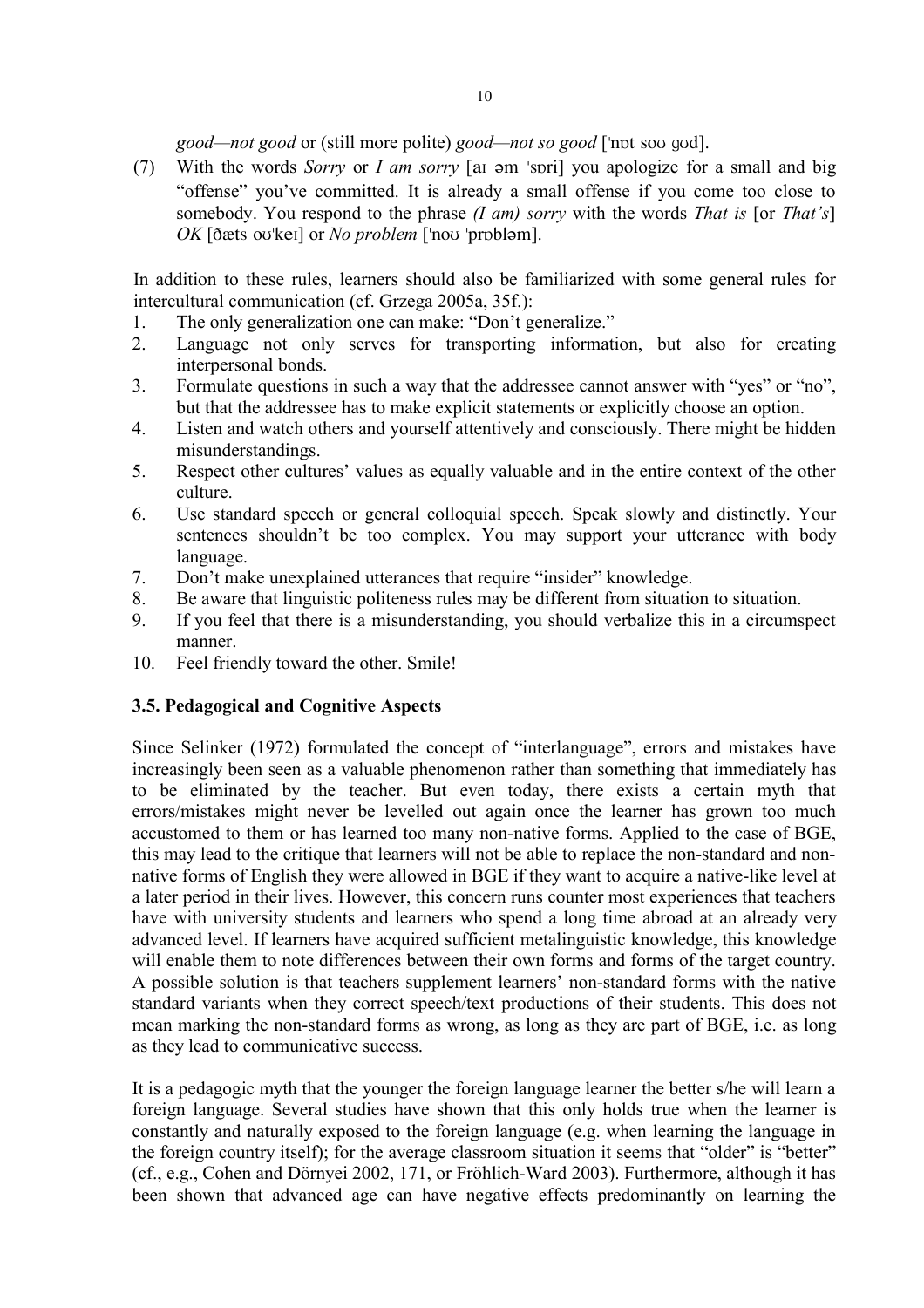foreign sound system, even here learners can nonetheless achieve native-like pronunciation if their metalinguistic knowledge is sufficient (cf., e.g. Cohen and Dörnyei 2002, 171). This underscores the need to contrast the target language with the learners' native language (and other languages they might already be familiar with) very consciously and to have learners train their metalinguistic, cognitive skills. Although BGE allows regular and simplified grammatical patterns—a fact that, as I've already said Frank and Lobin (e.g. 1998) have described as supportive in learning a first foreign language—, BGE cannot be learnt without a certain metalinguistic knowledge and conscious observations of the learner's own mother tongue.

Teaching BGE is based on a didactic formula that I've long based all my university courses on: providing "core knowledge  $+$  soft skills  $+$  a platform for individual specializations". This formula respects learner autonomy, it creates the type of people that seemed to be needed today, namely generalists with a basic knowledge in a lot of fields and key skills who could easily and quickly turn themselves into temporary specialists in many fields. As far as teaching and learning foreign languages, including BGE, is concerned, teachers should prefer a didactic model that focusses on activity. Here, Jean-Pol Martin's model *LdL* is particularly apt (*LdL* stands for the German expression *Lernen durch Lehren*, in English *Learning by Teaching*). Its basic idea is to hand over as much teaching responsibility to the learner as possible and to encourage as many students as possible to engage in the highest possible degree of activity (cf. Grzega in print, or the Wikipedia entry "Learning by Teaching" by Jean-Pol Martin). This means that learners should be encouraged very early on to carry out activities such as:

- present their family
- participate in a discussion forum
- write a (fictitious) e-mail for a hotel room reservation
- write a (fictitious) e-mail to an ebay merchant
- write or supplement article for the Simple English Wikipedia (http://simple.wikipedia.org) and also
- introduce or have their peer elaborate a BGE word-field, BGE grammar rules or BGE politeness rules

As of yet, there are no specific BGE textbooks. It will probably be necessary to have some artificial material in the first stages of the learning process. There cannot be a general BGE textbook. The material should depend on the learner group; it must consist of content that affects the learner and must therefore respect factors such as age, degree of heterogeneity, cultural background, etc. As soon as possible, however, teachers should refer to simple but authentic (international) material such as commercials, cartoons, headlines, brief articles, small brochures, short stories, jokes, excerpts from discussion forums, etc. which students can use as a basis for discussions in class.

As regards the time frame, Ogden's concept that his 850 BASIC English words can be learned within one month (30 hours) may appear a little optimistic as an average number. Nevertheless, I think that BGE in all its areas (sounds, politeness strategies, vocabulary and grammar) can at least be **covered** in about 30 hours, but the learning process, or memorization process, will depend on the intervals between lessons, on the intensity of actual practice and on a learner's natural gift for languages.

# Final Remarks

In overall comparison, the following aspects distinguish BGE from Globish and other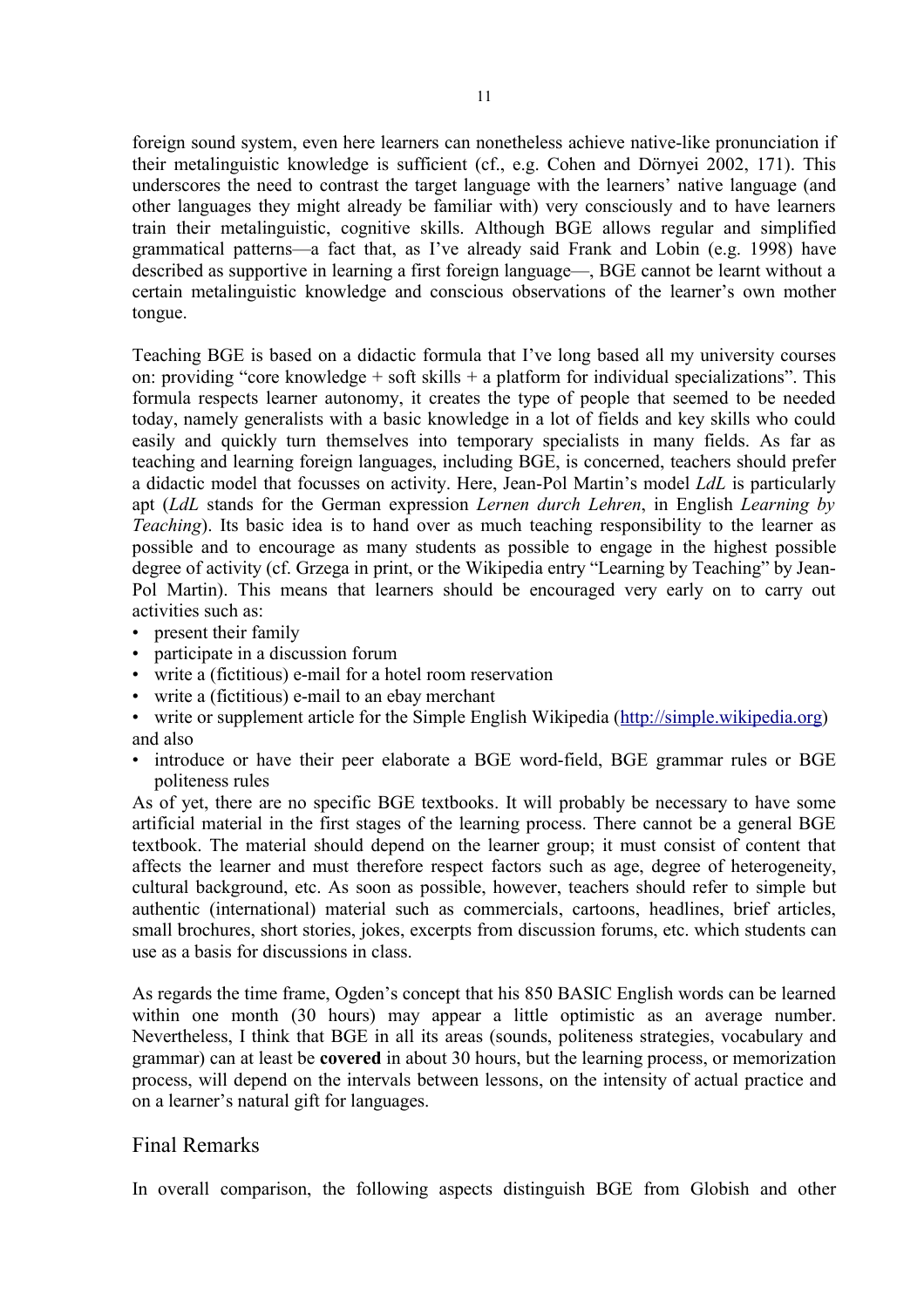"reduced Englishes" (cf. also Grzega 2005c, 67):

- The most crucial point to understand about BGE is that BGE does not take native standard English as a model but includes the variants of successful lingua franca communication, also called the "lingua franca core", as elaborated by other linguists (cf. Jenkins 2003, Seidelhofer 2004, Sneyd 2001). This does not mean that BGE is artificial: the variants are not invented, but are already in use and can be found in native and/or non-native English dialects.
- BGE allows variation, which comes close to natural varieties of language(s).
- Not only vocabulary and phonology are "reduced", but also grammar.
- It not only encompasses systemic rules but also pragmatic rules.
- It respects the difference between needs for active communication and needs for passive communication. This means, for instance, that synonyms or synonymic structures are included in BGE if they are frequent in real-life communication.
- The internationally successful non-standard variants are often regularized forms. The acceptance and offer of such forms respects experiences with learners of Esperanto as a first foreign language, which have shown that a regular linguistic system in the first instance of foreign language learning accelerates the acquisition of any linguistic patterns in more advanced stages of the learning process and the acquisition of any additional language.
- It promotes a "core knowledge" of the language plus "individual linguistic expansion" from the very beginning of the learning process—the concept of offering learners "core knowledge" plus a platform for "enlarging their knowledge according to individual wants" should be a general didactic concept (cf. Grzega 2005c, 2005d), and this includes language learning. This should keep motivation and learner autonomy high and thus also accelerate the learning process.

Every teacher of English as a foreign language is invited to try out BGE and to ask questions and discuss experiences on the discussion forum of *EuroLinguistiX* (ELiX) at http://www.eurolinguistix.com.

Finally, after describing the BGE modules for beginners of English, there are also things that native speakers and non-native speakers with a more advanced command of English can do to improve conversation with speakers with a lower competence of English (cf. also Grzega 2005c: 68):

- accept the variants presented as rightful variants in international contexts, but without falling into "foreigner talk" such as generally uninflected verbs, simplified and preposed negation patterns, confusion of subject and object pronouns, loss of prepositions and general elimination of articles (cf., e.g., Ferguson 1975)
- aim at a pronunciation that favors full vowels over schwa in unstressed syllables (as this has proven to be more successful in lingua-franca communication)
- abstain from metaphorical expressions that cannot be interpreted word-for-word (as these have been shown to be problematic in lingua-franca communication)—in this respect a certain awareness competence might have to be practiced.

*Joachim Grzega Sprach- und Literaturwissenschaftliche Fakultät Katholische Universität Eichstätt-Ingolstadt 85071 Eichstätt, Germany joachim.grzega@ku-eichstaett.de www.grzega.de or:*